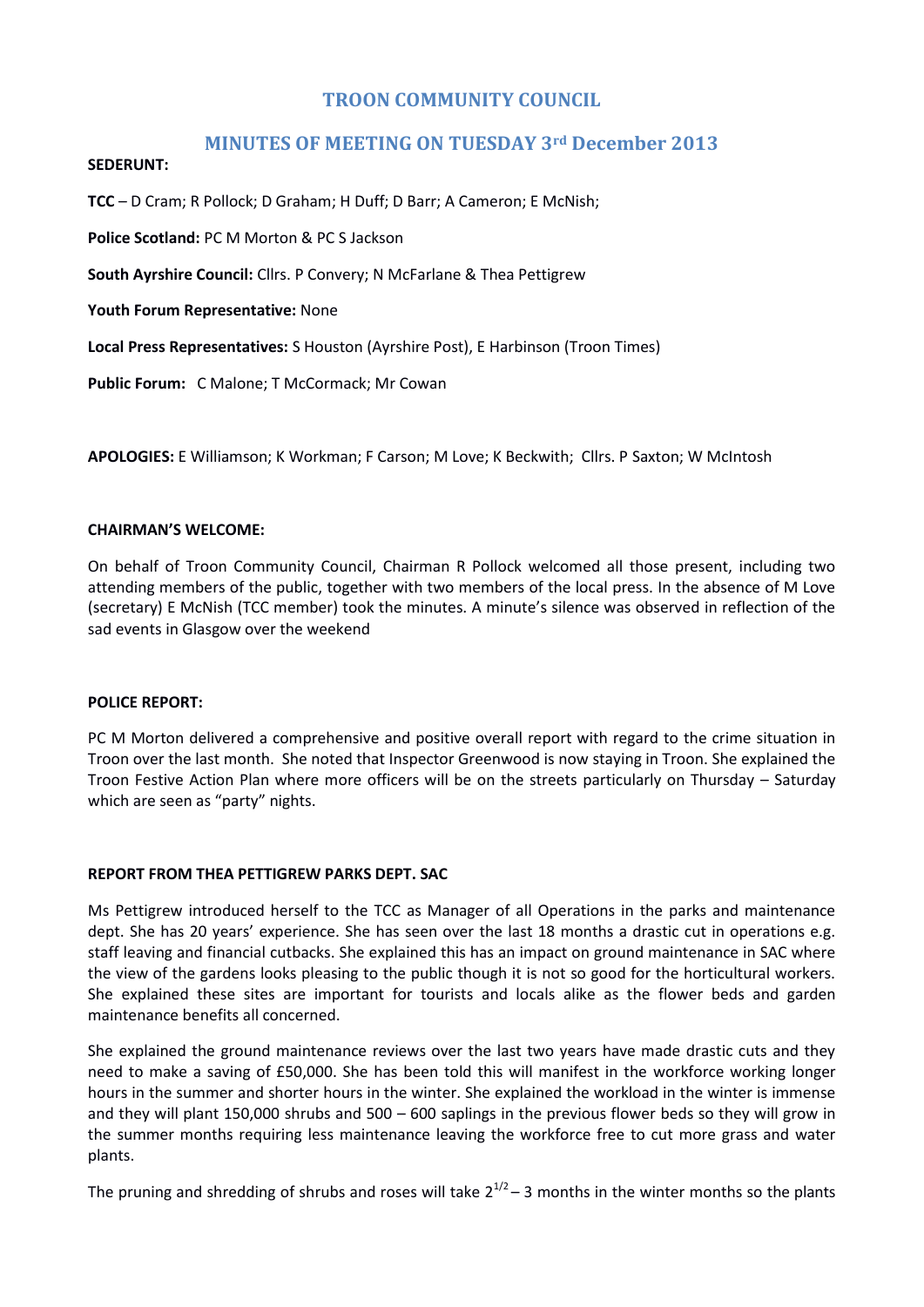can grow in the summer. This will commence on January  $1<sup>st</sup>$  by clearing all flower beds ready for the shrubs and sapling planting. The hardest hit towns are Troon, Prestwick and Ayr but the arterial routes will not be affected. The chair praised the work of the parks dept. saying the town centre displays should remain as they are a big attraction for locals and tourists alike. Thea explained the programme for the elderly, infirm and disabled are being cut. Cllr McFarlane asked if a scrutiny has been done to investigate ways of doing things differently but still within budget. C Malone asked if the payback scheme could be deployed to help in this area and Thea explained they are already integrated within council squads painting shelters over a 2 year period. They are gritting the elderly resident's areas. The previous flower beds will be grassed over and where possible trees will be planted. Cllr. McFarlane said a training programme is underway on multitasking where the council will utilise the cleansing and parks depts. to help each other but indicated this is not being actively pursued. The grounds maintenance dept. has moved from Ottoline Drive to Dukes Road.

The chair invited Thea to come back next year and give a presentation to the TCC.

#### **PUBLIC FORUM**

The Chairman welcomed Mr Cowan to the meeting, enquiring as to any issues he might wish to raise. Mr Cowan expressed his observation of the warm welcome received by visitors to the town at Wintertainment. He reported there were cars parked on both sides of the street between Portland Terrace and Titchfield Road there was no traffic congestion reported. He said the traffic constrictions imposed by the council are causing problems and should be removed. He observed 5 parking attendants in the area "excessively" issuing tickets as he saw it. He also expressed a need to support the residents in the area where parking especially disabled parking is concerned.

Cllr McFarlane said she had a meeting with the roads dept. after a disabled resident called her in some distress; he couldn't park in the designated disabled parking bay because a works van had parked there. He had to park across the road where he received a parking ticket. Cllr McFarlane said the council were looking at making parking spaces where possible. Cllr. Convery said the resident could have called the police to report the Blue Badge scheme being abused; he said there should be signage directing the public to the promenade parking.

TCC member Dougie Graham asked how he could obtain a consultation report that had been carried out in Troon and Prestwick town. Cllr Convery replied it was available by writing to Mike Newall (SAC) or the public office requesting a copy.

Cllr Convery reiterated the need to make Troon more parking friendly for visitors and residents. Cllr McFarlane suggested opening the school car parks (St. Patricks & Troon Primary) during the summer holidays thus lessening the demand in the beach areas freeing up the town centre.

Mr Cowan asked how many parking tickets are issued when there is an event in the Town Hall; the chair replied this information can be obtained through the freedom of information act from the council.

#### **C Malone**

Spoke about the secret Santa and the success it has been around Troon he spoke about a mobile skate park being donated by a resident keen to pursue a permanent site. He said the round table are on-board and it can be set up all over Troon in different areas of the town. The paddling pool area is one site up for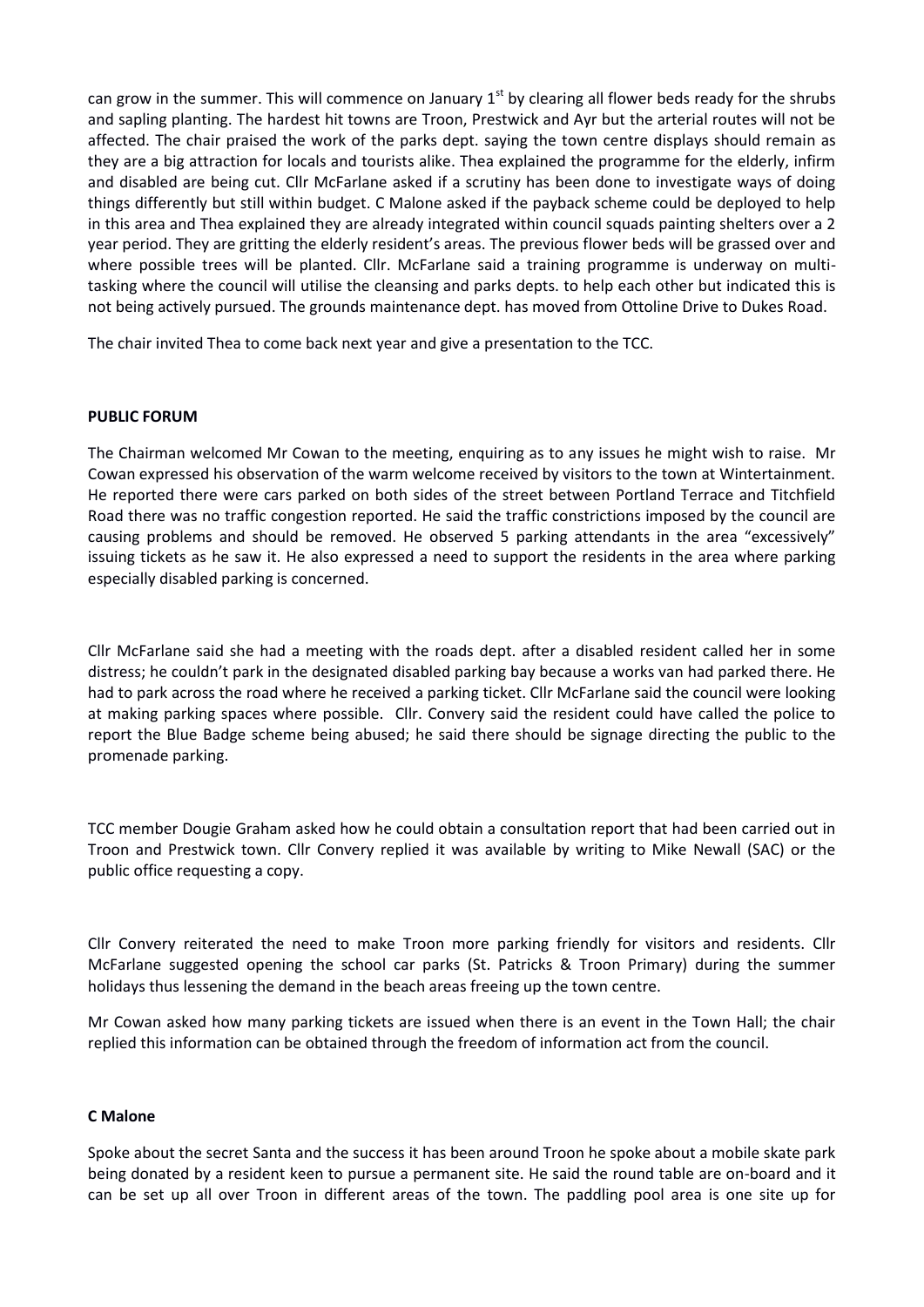consideration. The chair asked if the council would be supportive of council ground being used for this venture; both Cllrs said they would support it. Helen Duff asked for a vote to donate £50, a show of hands voted it approved. C Malone informed the TCC a skating day on the 21<sup>st</sup> December has been arranged for the public and will be held in Troon Primary playground. The near neighbours will be informed.

### **Braemorewood Development**

TCC members attended the open meeting on Monday night ( $2^{nd}$  Dec) and a meeting has been arranged for January with the Development Group re access to Marr College for pupils. Cllr McFarlane asked if the new owners will prevent this. The question of two rights of way were discussed and noted it will be included in their title deeds. Cllr Convery shared Cllr McFarlane's concerns asking if the owners will uphold the policies and Dougie Graham has indicated he will do a site visit with their development officer.

### **APPROVAL OF MINUTES**

The minutes were proposed by Dennis Cram and seconded by Anne Cameron.

### **MATTERS ARISING**

- Dawn Barr asked that the Activities Committee be prioritised higher as they have a lot to discuss at the meetings
- The chair informed the council he has been invited to attend a meeting in the Youth Centre.

## **YOUTH FORUM**

*(Keir Beckwith's Report in Absentia due to his hospitalisation was emailed to M Love, who was also absent from meeting, due to illness.)* 

Keir noted the following recent events and achievements of Marr College:

- Fiddle Orchestra which meets on Tuesdays for S1 to S6 pupils
- Young Musician of the Year 10 entrants for this competition, with the winner being singer Katy Brown of S6, who will progress to the Royal Conservatoire of Scotland for the national heats
- School Choir who performed at Portland Church on the first Sunday of Advent
- Cricket Ellen Watson (S2) has been selected for the U17s Scotland team
- Ayrshire Schools Swimming Gala where Karen Reid (S4); Megan Niven(S2); Erin Moore (S2); Anna Paul (S1); Ewan Paton (S5) collectively achieved a total of 8 medals.
- In addition Jack Dickson (S4) achieved 2 medals for his performance competing in Sportability for South Ayrshire
- White Ribbon Campaign speaker S Smith spoke of a 16 day campaign of action against abuse, along with a Stalking presentation by PC Simpson – to all year groups.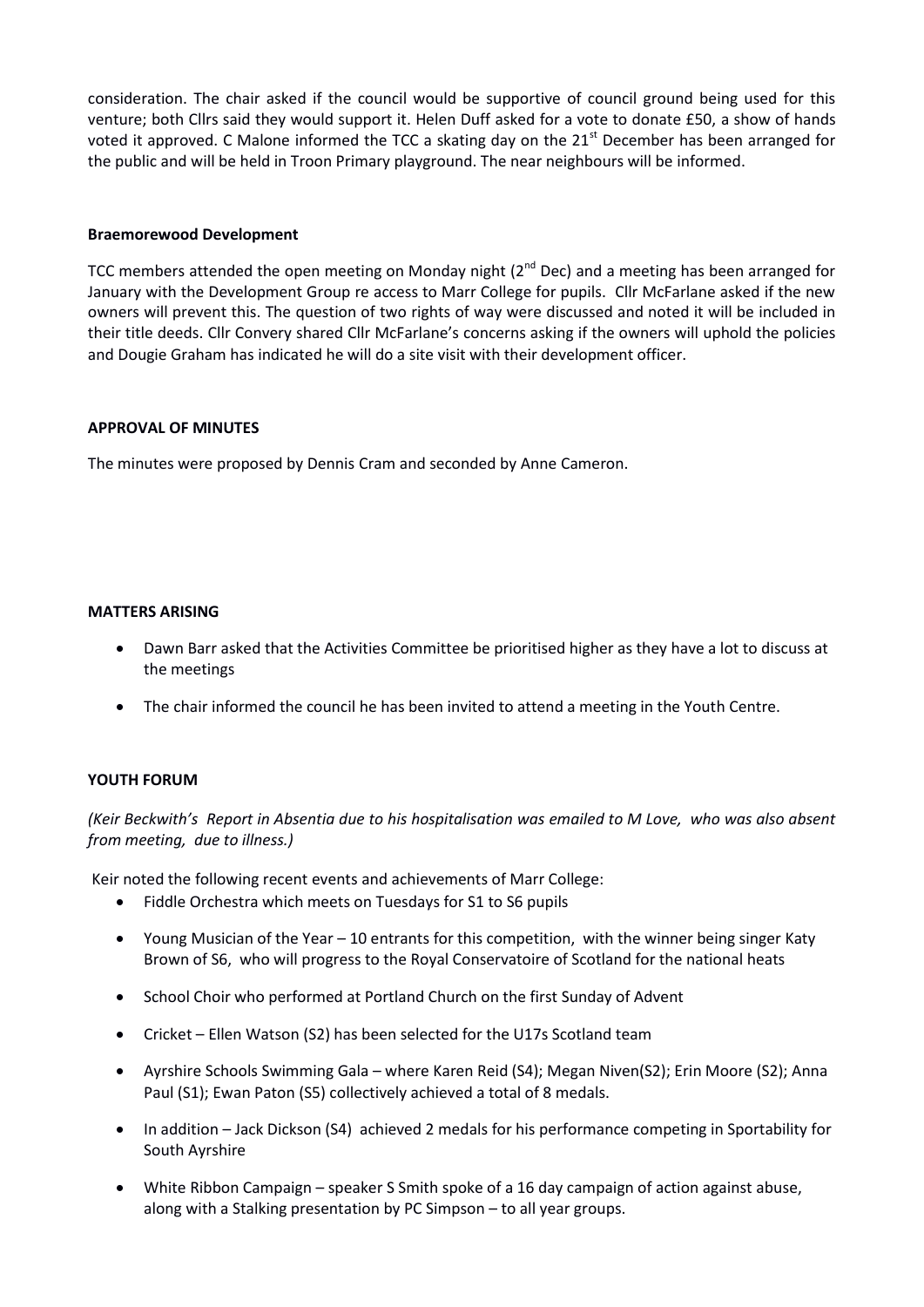Chemistry Week where various activities were outlined

### **CORRESPONDENCE**

### **Outgoing:**

- Police gave the TCC notification of new ranking e-mail of thanks will be sent
- TCC website calendar is noted as a good idea and will be circulated to community groups
- McTaggart & Mickel invited to next meeting

#### **Incoming:**

- Invitation for a representative from TCC for SAC Crime Prevention Panel
- SAC Licensing Policy needs replies by  $11<sup>th</sup>$  December no reply given
- Prestwick North Community Council asked for information on how TCC do things

#### **COUNCILLORS' REPORTS**

**Cllr McFarlane** spoke of the following:

- Trading Standards spoke to residents about water overflow problems. It took two days to resolve
- An elderly gentleman reported damage to his car from a council gritter, there are on average 8 calls a week about gritters causing damage to cars
- Food Bins the colour is bad for vision impaired residents they can't be seen clearly and are a danger on the paths, luminous colours were suggested
- Ivy Cottage –now being charges because they are a registered charity, they don't need the green bins at a charge of £22 they could use only blue bins at a charge of £3

**Cllr Convery** spoke of the following:

- Junctions at St Patricks and Troon Primary the work is mostly done but the final "give way" sign and road markings at St Patricks still to be completed
- The Scottish Water hatch is in the middle of the road and still to be marked
- The high Blaise covering is clearly being marked at Academy Street junction
- PConvery reiterated the problems at these junctions is due to poor driving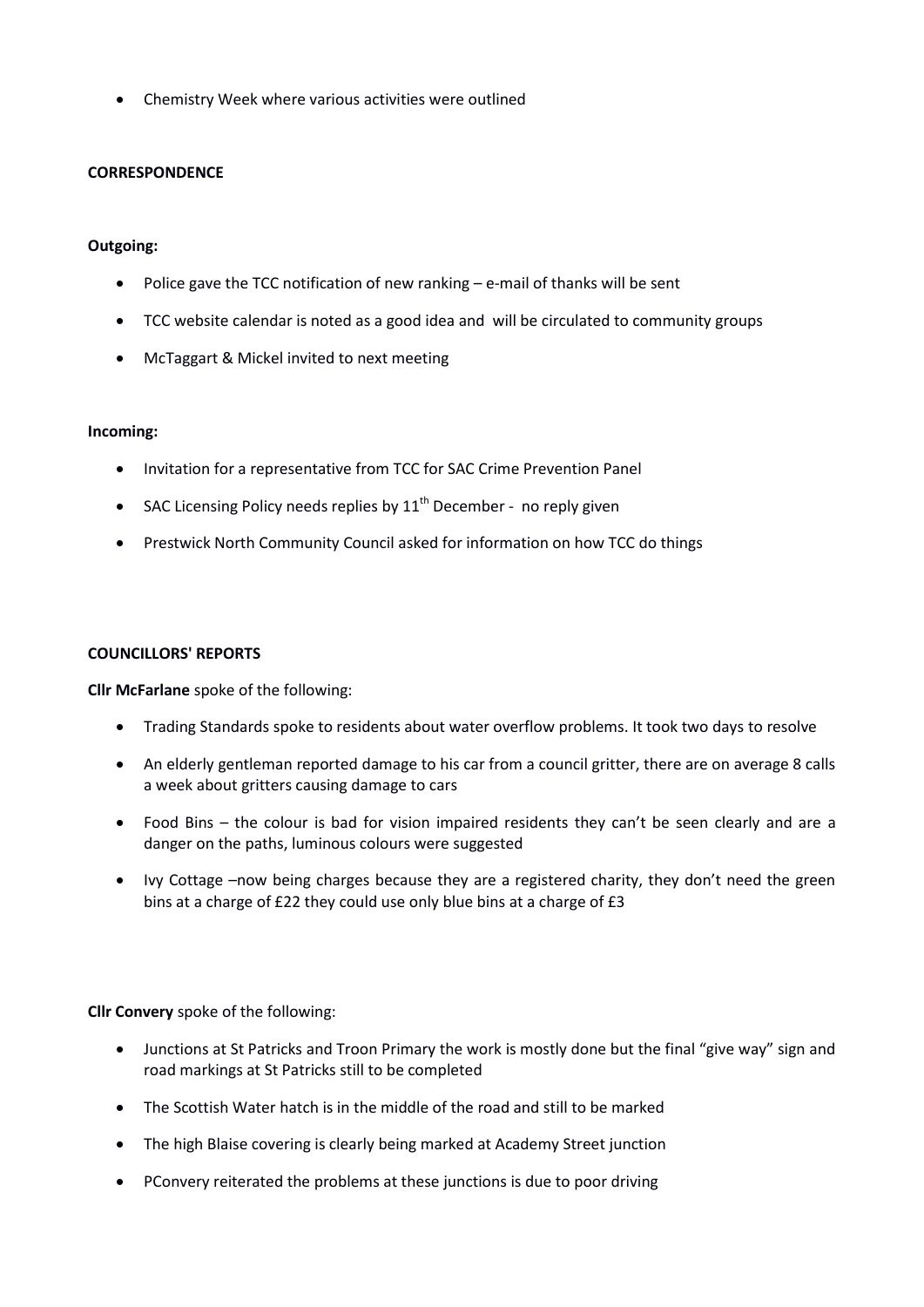- The roads portfolio manager has given more funding for the work
- Putting Green- 36 hole putting green at the promenade P Convery spoke to the leadership panel it is moving from inactive to active mode. Papers can be handed out for tenders for development, upkeep and sponsorship of the Scottish Putting Championships
- Council are looking for a new leaseholder
- It was noted the promenade is sustaining the town in critical ways by tourism etc.
- P Convery and C Malone working together to hold a "moon" putting event. Staff supplying kids putters.
- All child attendees will win a prize
- $\bullet$  Event date 20<sup>th</sup> December
- £50 donation from TCC
- P Convery has recovered the shield from the town beacon and will have it reattached
- The owner of the cash4clothes shop will be contacted to re-paint the gaudy frontage.

### **TREASURER'S REPORT**

D Cram confirmed a healthy situation with regard to Troon Community Council's finances in mid-Nov the balance stood at £5292.30 he indicated funds must be used.

### **OTHER REPORTS**

Troon Municipal Golf Club meeting at County Hall on 19<sup>th</sup> December ref: refurbishment or rebuild, a decision will be made at meeting.

### **ANY OTHER COMPETENT BUSINESS**

Dougie Graham: Church St/Jubilee Rd traffic lights are confusing even to locals, it was suggested the road markings should be moved further down the street.

Dennis Cram: Kilmarnock Rd sign for golf club is confusing, it doesn't indicate which course.

No signage to show where the railway station is.

The putting night is open to everyone.

It was noted the "Golf Signs" are paid for by the golf clubs

Dawn Barr: Dawn reported the lampposts in the town were a disgrace being covered in fly posting and scarves being tied to them making the town look scruffy.

The Council notifications of planning etc not being removed.